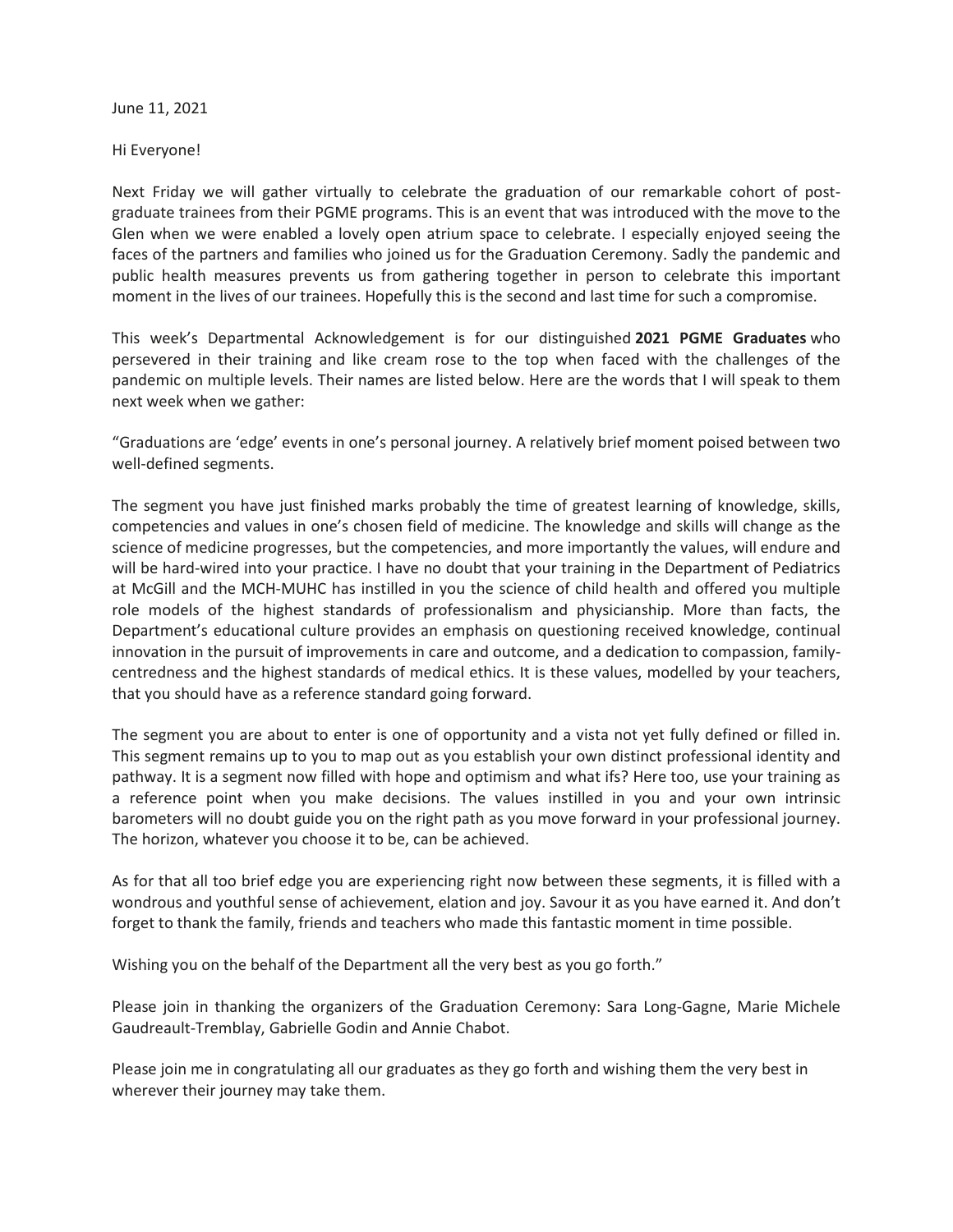# *Graduates:*

### **General Pediatrics Residents**

Amna Al-Khuzaei Ahmed Almadani Abdulkarim Alruwaili Chelsea Ash Alexandra Dionosopoulos Camille Duranceau Nathalie Fortin Sophia Stattmiller Jasmine Vafi

#### **General Pediatric Residents completing training at MCH (PGY-3)**

Roseline Dion Alexandra St-Onge-St-Hilaire Esther Vaugon

# **Pediatric Subspecialty Residents**

Ashwag Alsaidalani, *Pediatric Allergy and Immunology* Esra Bukhari, *Pediatric Allergy and Immunology* Rosalie Cavin, *Pediatric Endocrinology* Donovan Duncan, *Pediatric Critical Care* Kimberley Kaspy, *Pediatric Respiratory Medicine* Tugba Alarcon Martinez, *Neonatal-Perinatal Medicine* Marta Perez Morgui, *Developmental Pediatrics* Lona Mwenda, *Pediatric Critical Care* Gabriela de Carvalho Nunes, *Neonatal-Perinatal Medicine* Karolina Poplawska, *Pediatric Respiratory Medicine* Roosler Billy Telcide, *Pediatric Endocrinology* Floura Taher, *Pediatric Critical Care*

## **Pediatric Fellows**

Abdulla Alawadhi, *EEG/Epilepsy Fellowship (Neurology)* Élisabeth Bernard, *Neonatal Follow-up (Neonatology)* Charbel El Kosseifi, *EEG/Epilepsy Fellowship (Neurology)* Cintia Junges, *Neurodevelopmental Disabilities Fellowship (Neurology)* Jennifer Ladd, *Academic Pediatric Endocrinology Fellowship (Endocrinology)* Paulina Armendariz Landois, *Advanced Pediatric Intensive Care Medicine Fellowship (Critical Care)* Angeliki Makri, *Academic Pediatric Endocrinology Fellowship (Endocrinology)* Jessica Monteiro, *Social Pediatrics Fellowship (General Pediatrics)* Mai Chan Grace Ng, *Clinical Complex Care Fellowship (General Pediatrics)* Punnanee Wutthigate, *Neonatology Hemodynamics Clinical Research Fellowship (Neonatology)*